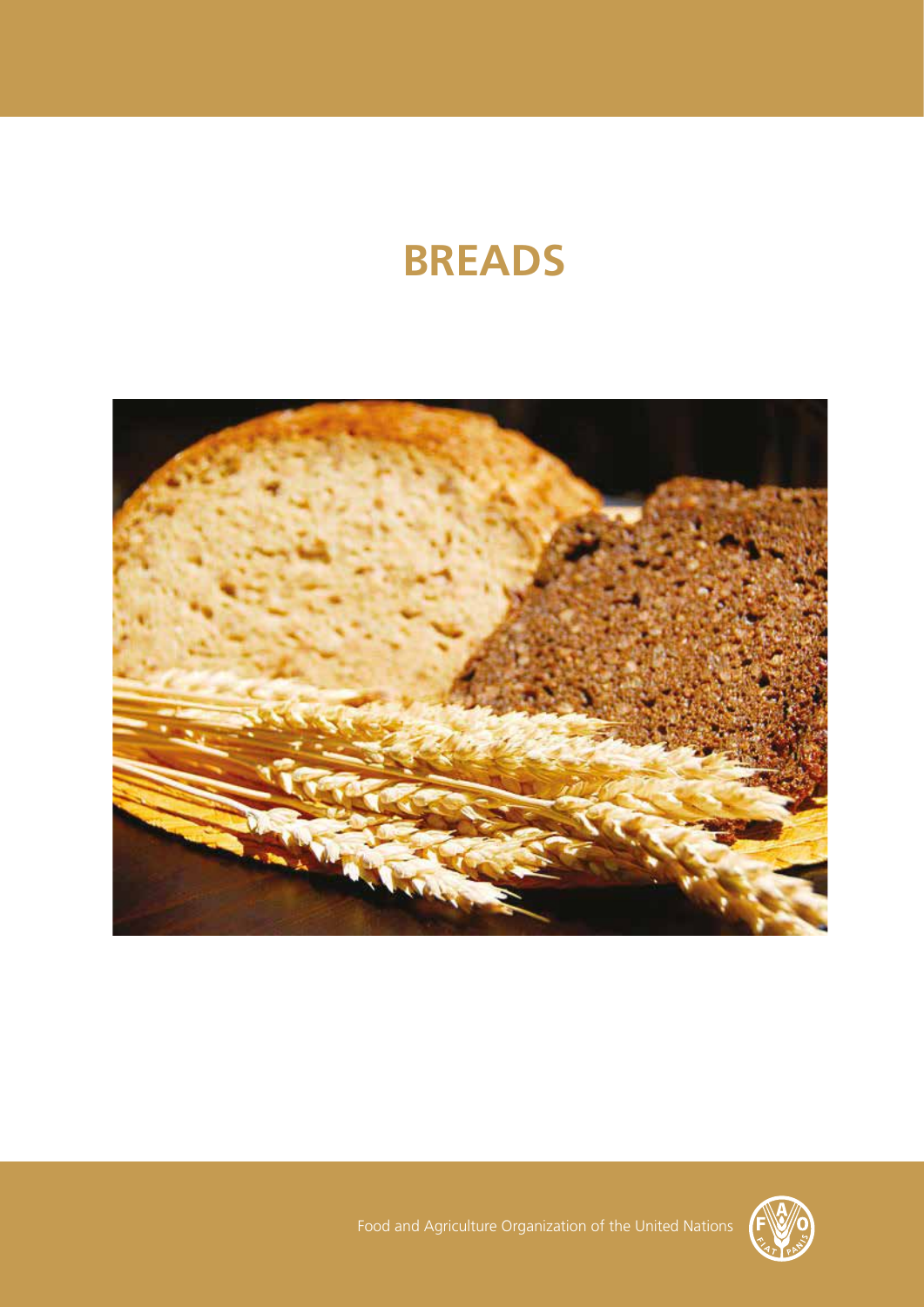



# **BREADS**

# **1.- General information**

#### **Baking:general information**

The term baking is usually applied to flour-based foods, for example wheat, oats, maize and sorghum. These grains and flours have a relatively long shelf life.

The main purpose of baking is to change the eating quality of the staple and to add variety to the diet. It is also a means of preservation, extending the shelf life by removing moisture and inhibiting enzymes and bacteria. After baking, goods such as breads and pastries have a shelf life of 2 to 5 days and other goods such as biscuits and some cakes have a shelf life of several months so long as they are correctly packaged. During baking food is heated by the hot air in the oven. Moisture at the surface is evaporated by the heat and a dry crust forms. Biscuit production involves slower heating so that moisture is also lost from the inside of the product.

Baked goods are produced from either doughs or batters which are a mixture of flour and water made by mixing, beating, kneading or folding. The processing method depend on the ingredients being used and the product being made.

Bread is either leavened or unleavened. Leavened bread is made from a mixture of flour, yeast, salt and water. Unleavened bread does not contain yeast and therefore does not rise. It is a flat bread that is quicker to make than yeast-bread.

To be successful, a bakery needs to operate systematically. Control systems should be implemented to ensure good hygiene and manufacturing practice.

Baking is affected by several external factors, all of which need to be monitored and regulated to produce consistent batches of bread.

Temperature and humidity are two of the most important variables that need to be controlled. These two factors vary throughout the day and change with seasons. Two bakeries sited close to each other may have different ambient temperature and humidity, which affects the breadmaking process.

The baker must remember that temperature and humidity of the ingredients in store are important factors that can influence the quality of the bread.

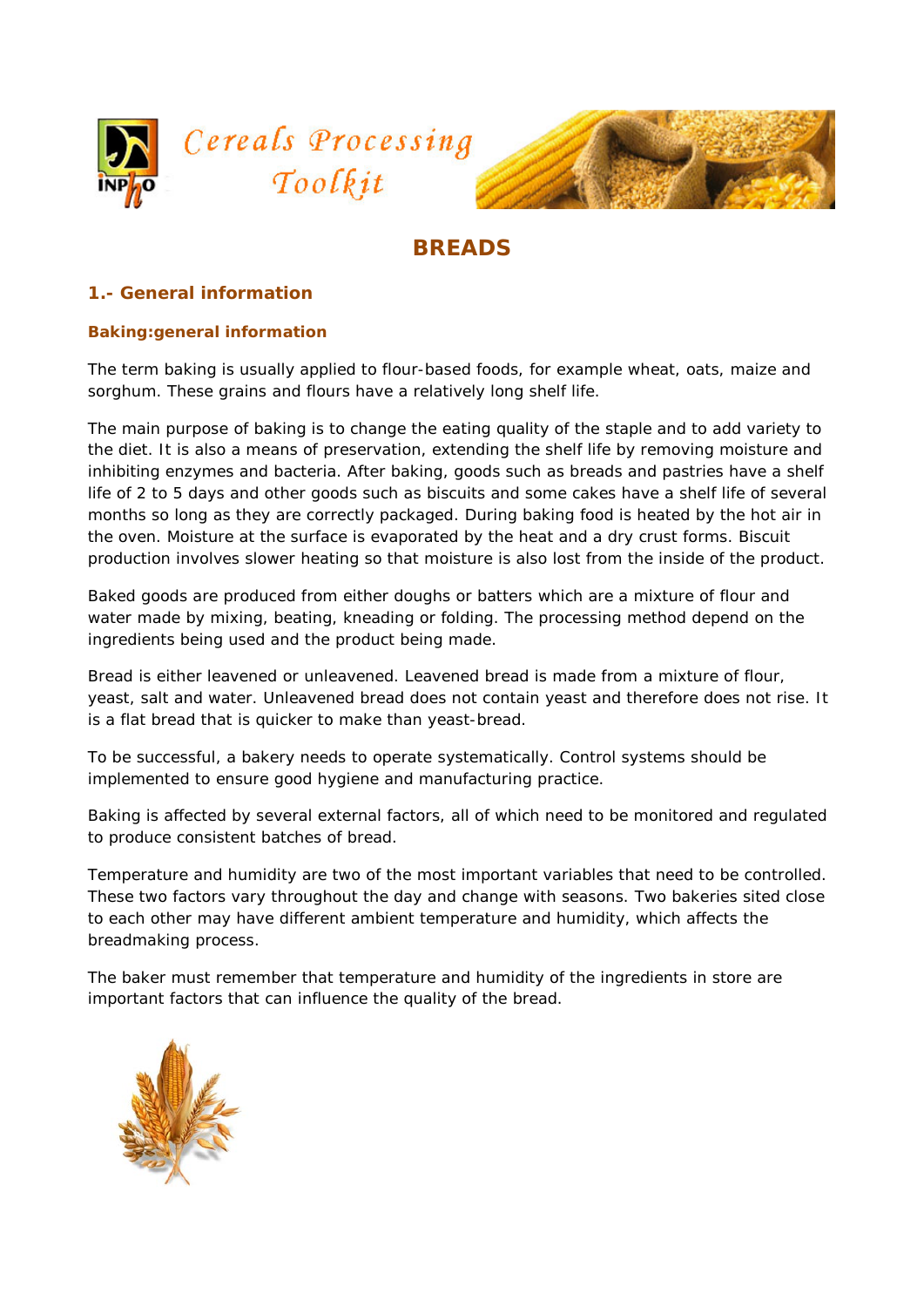# **2.- Processing details breads**

#### **2.1.-The sponge and dough process**

The sponge and dough process is suitable for small bakeries where there is no mechanical dough mixer available. The whole process is completed by hand.

The advantages of this process are better flavoured bread, better keeping quality and, often, better appearance.

The sponge and dough process can be broken down into two parts:

First, a 'sponge' is formed. This is a fairly stiff batter that is made from part of the flour, the yeast, some sugar and part of the water. These ingredients are thoroughly mixed together, covered and left to ferment at a set temperature for a certain time. The length of time is determined by the quantity of yeast used and can be as long as 14-16 hours.

Second is the 'dough' stage. The remainder of the flour, sugar and water, the fat or margarine, salt and, sometimes, a small amount of yeast, are added to the sponge and thoroughly mixed together to make a smooth, fairly stiff dough.

The final dough mixing by hand is strenuous, but properly made bread using this process has an excellent flavour and an enhanced keeping quality.

The lengthier fermentation times for the sponge are more suitable to the single-handed baker who can set the sponge in the afternoon (eg between 4.00 and 6.00pm) and then continue with the dough at 6.00am the following morning. This allows the baker adequate time for rest. It also makes a substantial saving in yeast.

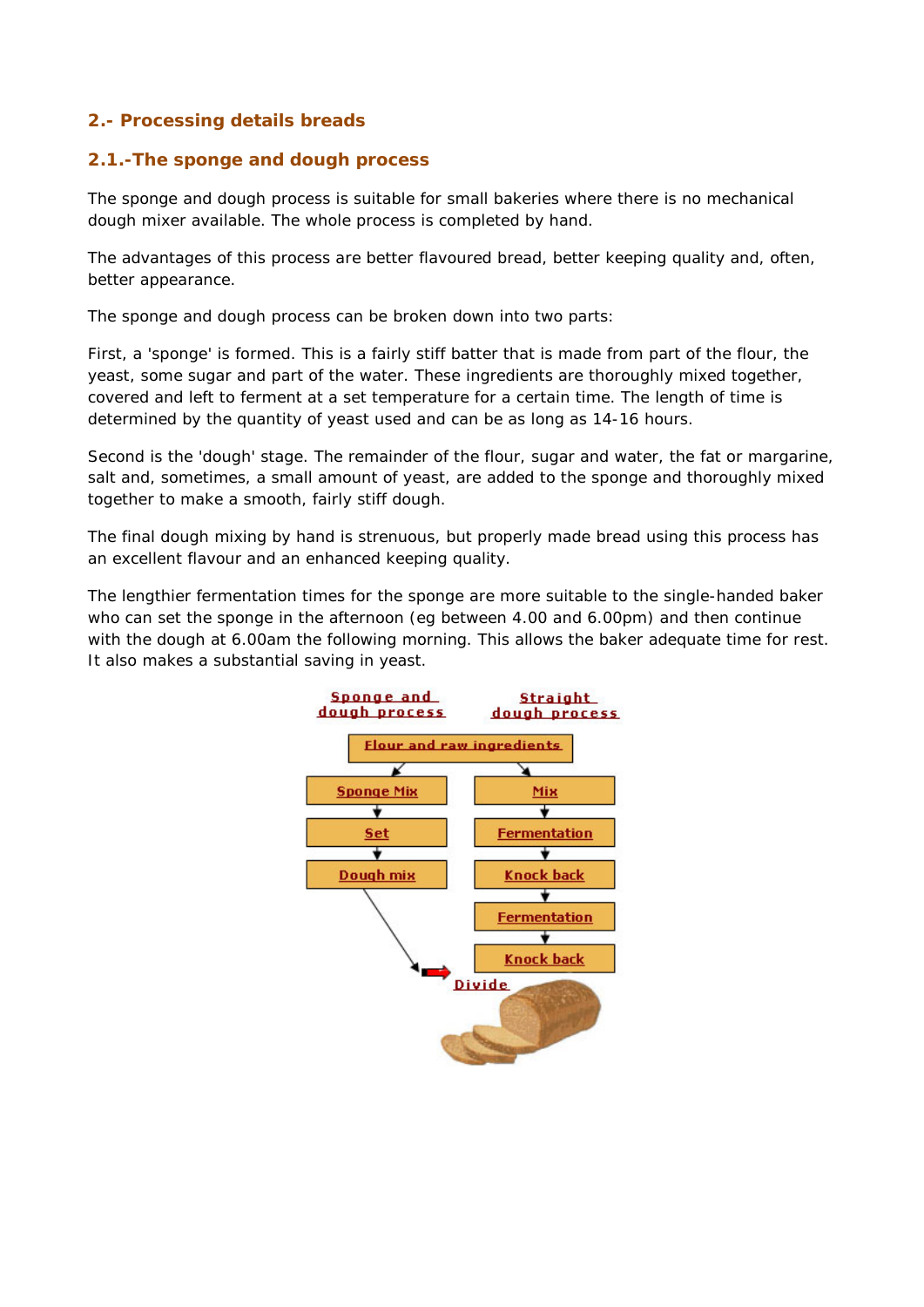# **2.2.-Flour and row ingredients**

#### **SPONGE MIX**

#### **MIX**

#### **Sponge and dough**

Weigh out the ingredients for the sponge. Calculate the temperature of the sponge-water that is needed to reach the desired sponge temperature. Calculate the amount of yeast required. This is based on the length of time the sponge will be left to set. The longer the setting time, the less yeast is required.

#### **Straight dough**

Weigh and measure the ingredients. Calculate the dough-water temperature to ensure the correct dough temperature.

Calculate the length of the bulk fermentation time (BFT)and the amount of yeast required. The BFT includes the period from the end of mixing the dough until the start of cutting the dough into pieces.

#### **2.3.-Set/fermentation**

#### **Sponge and dough**

Sponge and dough. When the sponge is mixed, measure and record the temperature. Cover the bowl with a damp cloth and leave to ferment in a draught-free place.

#### **Straight dough**

Straight dough. Leave the dough to ferment in a warm, moist environment for up to 4 hours. During this time the dough will almost double in size. If the bread is allowed to ferment for too long, too much air will be formed, the bread will overstretch and then collapse. This will give a hard, flat bread.

#### **2.4.-Knock back**

#### **MIX-KNEAD**

#### **Sponge and dough**

Weigh the remaining ingredients for the bread and add them to the sponge. Measure and record the sponge temperature. Calculate the temperature of the dough water that needs to be added to the dough to reach the final temperature. Mix the dough ingredients into the sponge. If mixing by hand, the total water content of the dough (including the water used for the sponge) should be about 60% of the total flour. If using a mixer, the dough needs to be a little stiffer to prevent it sticking on the machines. The water content should be about 57-59% of the total flour. Mix the dough until all the ingredients are uniformly combined and the dough is stretchy and pliable. Air is incorporated into the dough during mixing.

This stage allows the formation of the protein structure that will later trap the air and cause the bread to rise.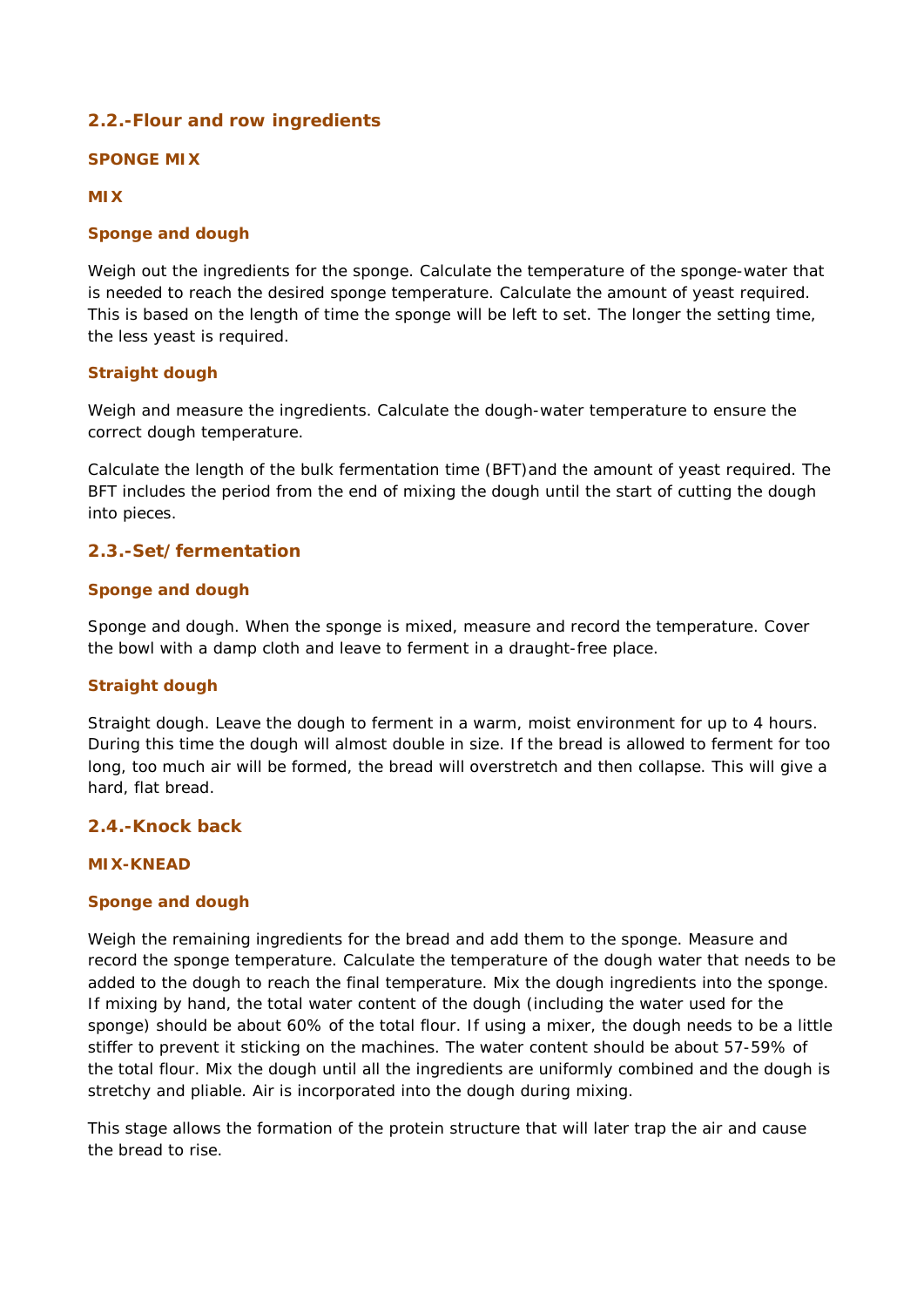#### **Knock back**

#### *Straight dough*

Knock the dough back after about three quarters of the bulk fermentation time have passed. If the BFT is 4 hours, knock back the dough after 3 hours. Place the dough in the mixer for a couple of minutes to knock all the air out of the dough. Alternatively, pummel and knead the dough by hand for a few minutes. This releases the air from the dough and levels the temperature throughout the dough ready for further rising.

#### **2.5.-Second fermentation**

#### **Sponge and dough**

Straight dough. Cover the dough, place in a warm environment and leave to rise for the remainder of the bulk fermentation time.

At the end of the BFT, knock the dough back again by hand to release all the gas from the dough.

#### **2.6.-Knock back**

#### **MIX-KNEAD**

#### **Sponge and dough**

Weigh the remaining ingredients for the bread and add them to the sponge. Measure and record the sponge temperature. Calculate the temperature of the dough water that needs to be added to the dough to reach the final temperature. Mix the dough ingredients into the sponge. If mixing by hand, the total water content of the dough (including the water used for the sponge) should be about 60% of the total flour. If using a mixer, the dough needs to be a little stiffer to prevent it sticking on the machines. The water content should be about 57-59% of the total flour. Mix the dough until all the ingredients are uniformly combined and the dough is stretchy and pliable. Air is incorporated into the dough during mixing.

This stage allows the formation of the protein structure that will later trap the air and cause the bread to rise.

#### **Knock back**

#### *Straight dough*

Knock the dough back after about three quarters of the bulk fermentation time have passed. If the BFT is 4 hours, knock back the dough after 3 hours. Place the dough in the mixer for a couple of minutes to knock all the air out of the dough. Alternatively, pummel and knead the dough by hand for a few minutes. This releases the air from the dough and levels the temperature throughout the dough ready for further rising.

#### **2.7.-Divide**

Straight dough. Cover the dough, place in a warm environment and leave to rise for the remainder of the bulk fermentation time. At the end of the BFT, knock the dough back again by hand to release all the gas from the dough.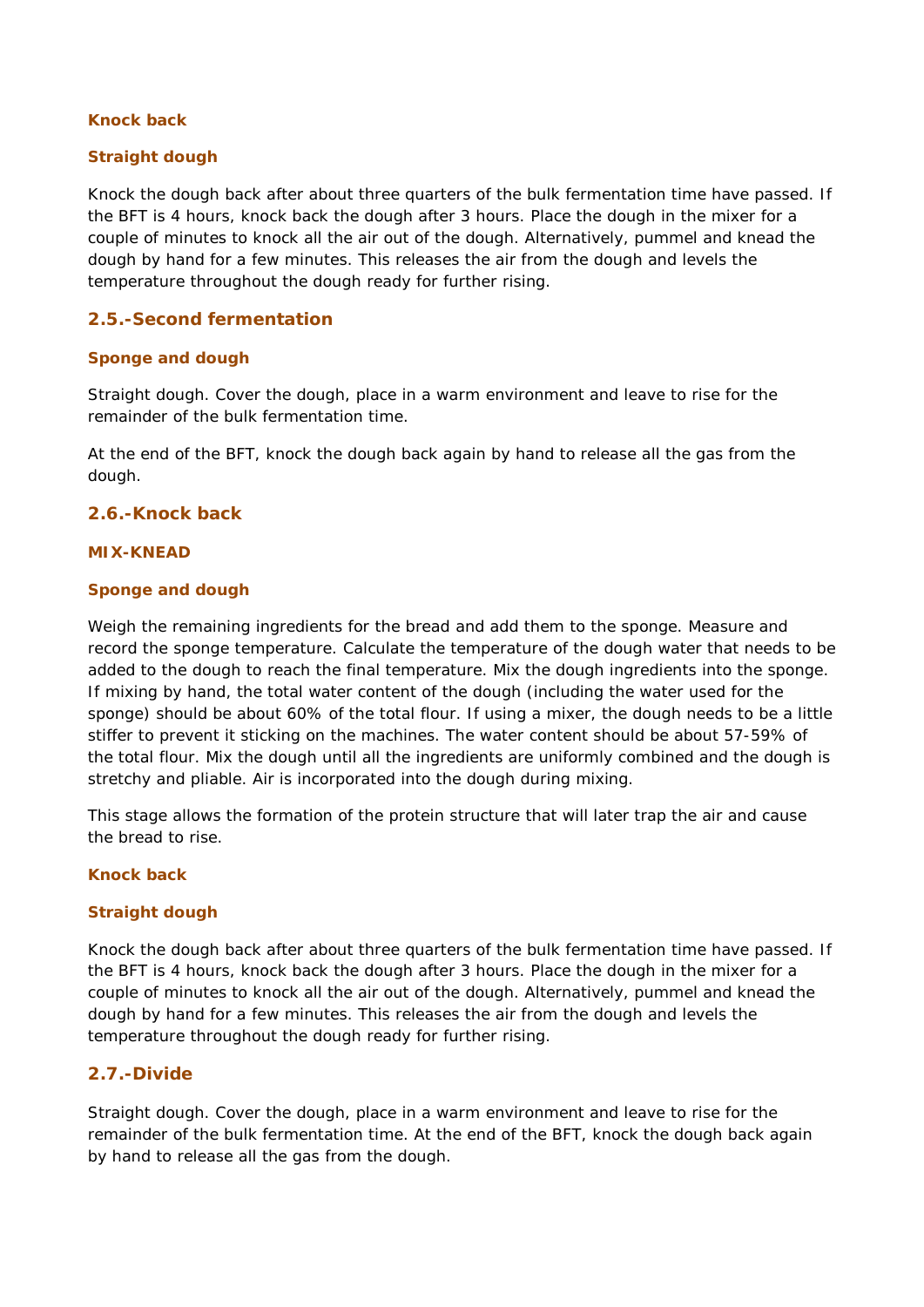

# **2.8.-Ball mould**

Mould the dough pieces into balls, either by rolling with the hand or using a ball moulder.

#### **2.9.-Rest**

Leave the shaped dough pieces to rest or prove. The length of time varies according to the size of the pieces (anything from 12 to 20 minutes). Proving is carried out either by placing the dough on trays and putting them in a proving cabinet or by passing the trays through a moving prover on a conveyer belt.

#### **2.10.-Mould and tin**

Mould the dough into the required size, either by hand or mechanically using a dough moulder. Place the moulded pieces onto greased trays or into tins with the seam side downwards. Place the tins onto racks on a wheeled trolley.

#### **2.11.-Final Proof**

Wheel the racked trolley into a steam proving chamber (optimum humidity 85% and temperature of 35-43°C). If there is no steam-proving chamber, cover the trolley with damp cloth sheets and place in a warm, draught free humid area. If a little steam can be introduced under the sheets it will be beneficial.

Take care not to over-prove the products before putting them in the oven. The structure of the bread will collapse and the products will not expand during baking.

Do not leave the products uncovered for any length of time as this causes a hard crust to form on the surface. Arrange the production flow to ensure that the oven is kept as full as possible.

Try and avoid bottlenecks of fermented products waiting to be baked.

#### **2.12.-Bake**

When the dough pieces are doubled in size, bake in a pre-heated oven at 230-260°C. The bread can be brushed with milk to give a shiny glaze on top. The baking time depends on the size and type of bread, the number of loaves in the oven and the type of oven.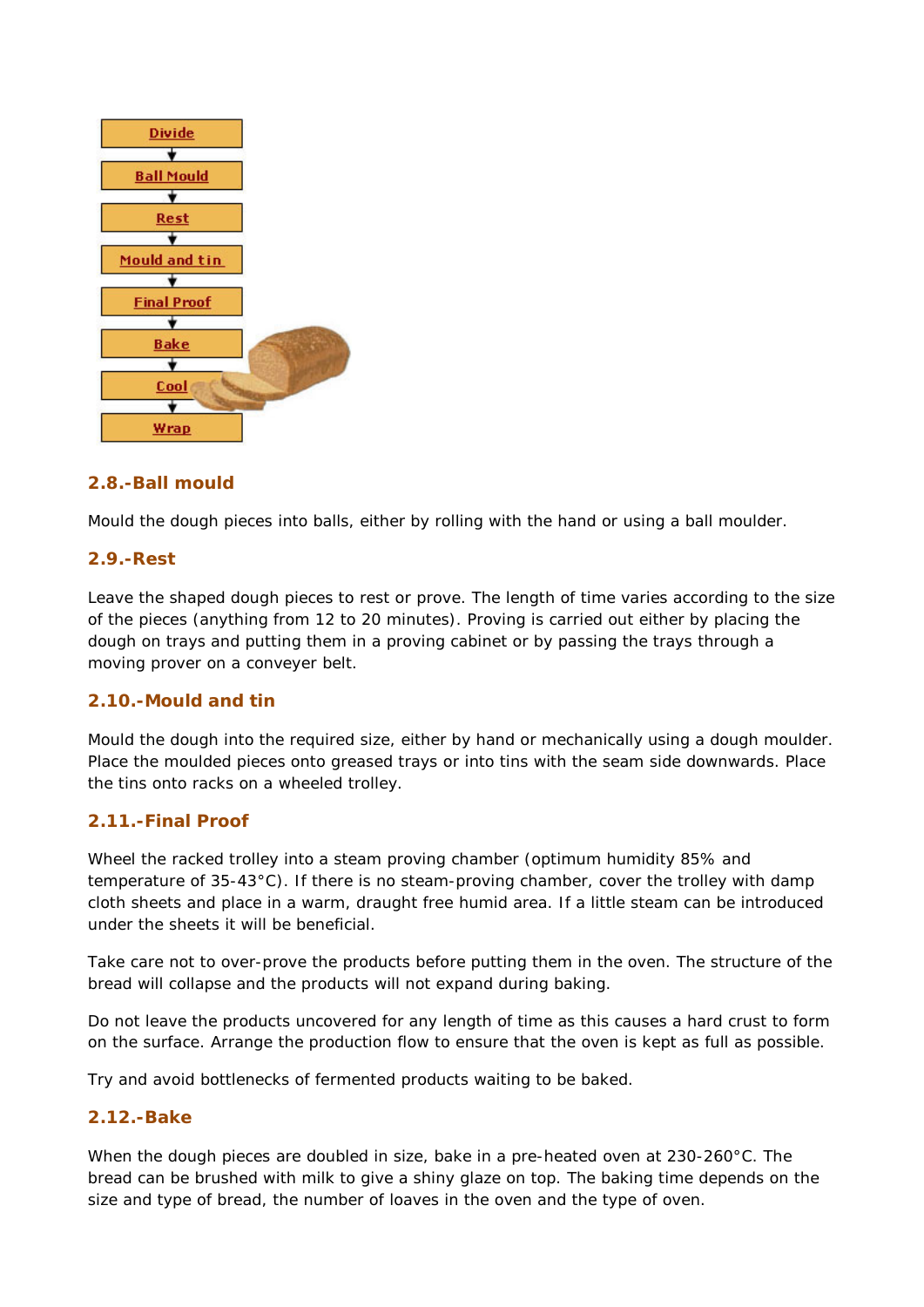When loaves are properly baked, they make a hollow sound when tapped on the base with the fingers.

#### **2.13.-Cool**

Bread should be removed from the tin (depanned) to cool as soon as possible. If it is left in the tin, condensation will form and soften the crust.

Hot bread is quite fragile so must be handled carefully to avoid breakages.

After a few minutes cooling in the tins, turn out onto wire cooling racks. Place the loaves close to each other, but not touching, to allow the air to circulate. Do not stack the loaves on top of each other.

Use clean gloves to remove the loaves from the tins. Ensure the table they are removed onto is clean.

Depanning tables that have rubber edges to prevent damage to the tins are available. They can be made locally. Clean the bread tins properly and grease them ready for the next batch.

# **2.14.-Slicing and wrapping**

Slicing is an expensive process with a low profit margin. It should only be carried out if the cost is included in the selling price. It may be difficult to keep the slicer blades clean which can give problems with the shelf-life of the bread. Slicing should only be done by large-scale bakers with automatic equipment.

Transport and distribution

Bread should always be allowed to cool down before it is loaded into delivery vehicles. The delivery vehicles must be clean and should have shelves for holding the bread.

#### **3.- Suitability for small-scale processors**

The traditional process used to make hand-made breads is suitable for small-scale production.

The basic technologies are simple and small-scale production can be profitable, particularly when local cereals are used.

Baked goods are an ideal convenience food because they are not expensive, they store relatively well and do not require further processing before eating. Baked goods provide plenty of scope for producers to use locally available ingredients to create a variety of value-added products.

In general, it is more profitable to make buns, biscuits and cakes than bread. However, prices for wheat flour vary from country to country and are heavily affected by price and import subsidies.

Packaging requirements are minimal as many of the products are for immediate consumption.

This reduces some of the problems for small-scale processors.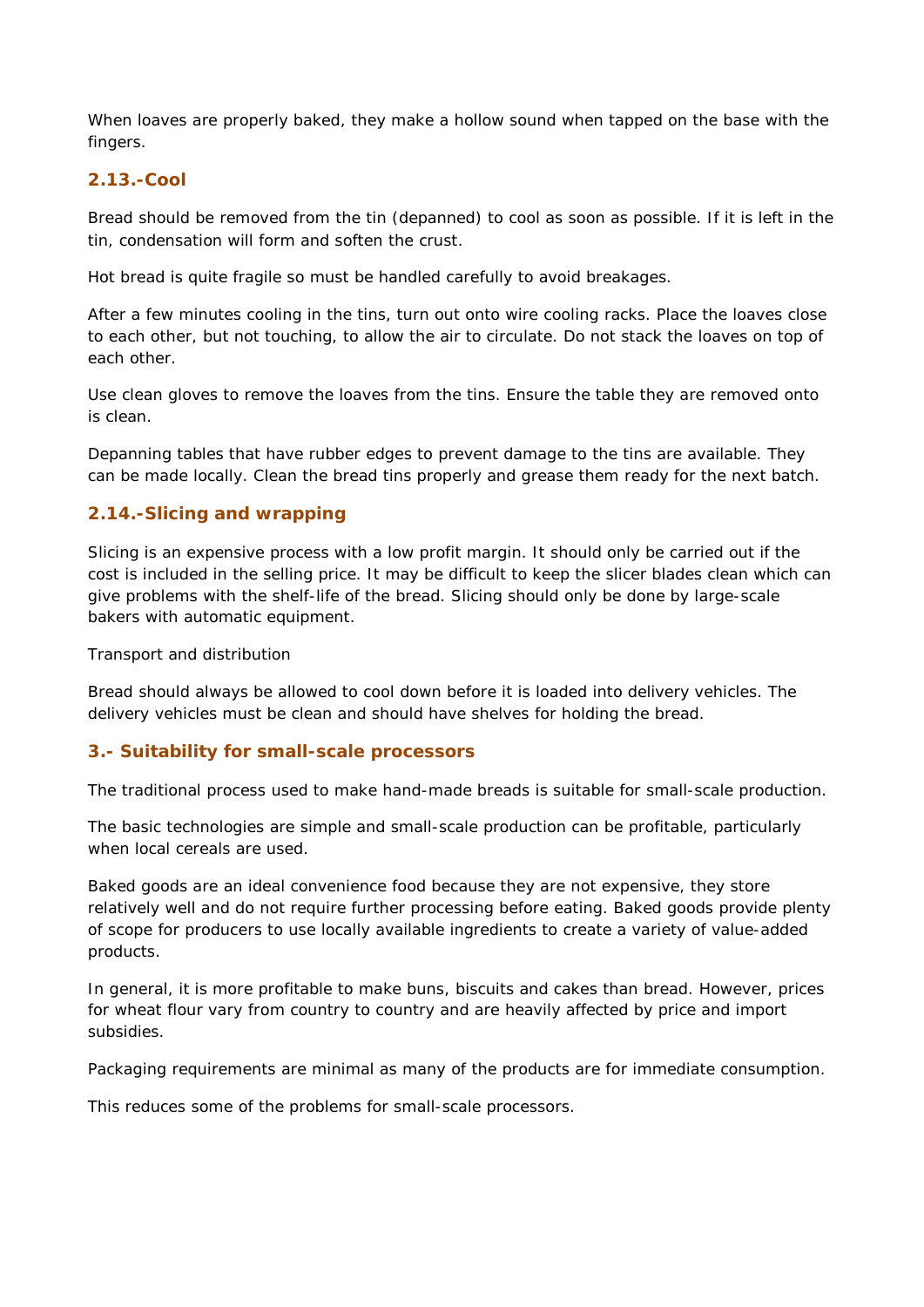

# **4.- The principles of bread making**

The basic ingredients of leavened bread are flour (usually wheat flour), salt, yeast and water. Other ingredients can be added to alter the flavour, appearance and keeping qualities of the bread.

Fat or oil can be added to improve the flavour and help to keep the bread fresh for longer. Milk can be used instead of or in combination with water to make a bread with a softer texture. Savoury ingredients such as onion, tomato, cheese or herbs and sweet ingredients such as sugar, cinnamon and dried fruits can all be added to the basic dough to make a range of products.

A combination of different flours, such as rye, cassava, sorghum, millet or maize can be mixed with the wheat flour in different proportions to produce a range of different breads.

At least 70% wheat flour must be used in leavened breads to allow the bread to rise. Unleavened breads are made from many different types of flour, depending upon what is locally available. Salt and water are added to the flour, but no yeast is used. The flour and water are mixed and kneaded to give a smooth dough that is baked into a crisp flat bread. Examples of unleavened bread include chapattis, rotis, matzos and tortillas.



# **5.- Added ingredients**

#### **- Yeast -**

Bakers yeast is a living micro-organism that is used to make the dough rise. When yeast has optimal conditions to grow (warmth, moist and food) it becomes active and starts to ferment. Yeast fermentation is the conversion of sugars to carbon dioxide, water and alcohol.

Bakers yeast can be obtained as compressed fresh yeast, but is mainly available as dried yeast. Dried yeast is easy to transport and store and has a longer shelf life than compressed yeast. It needs to be reconstituted in five times its own weight of warm water before it is used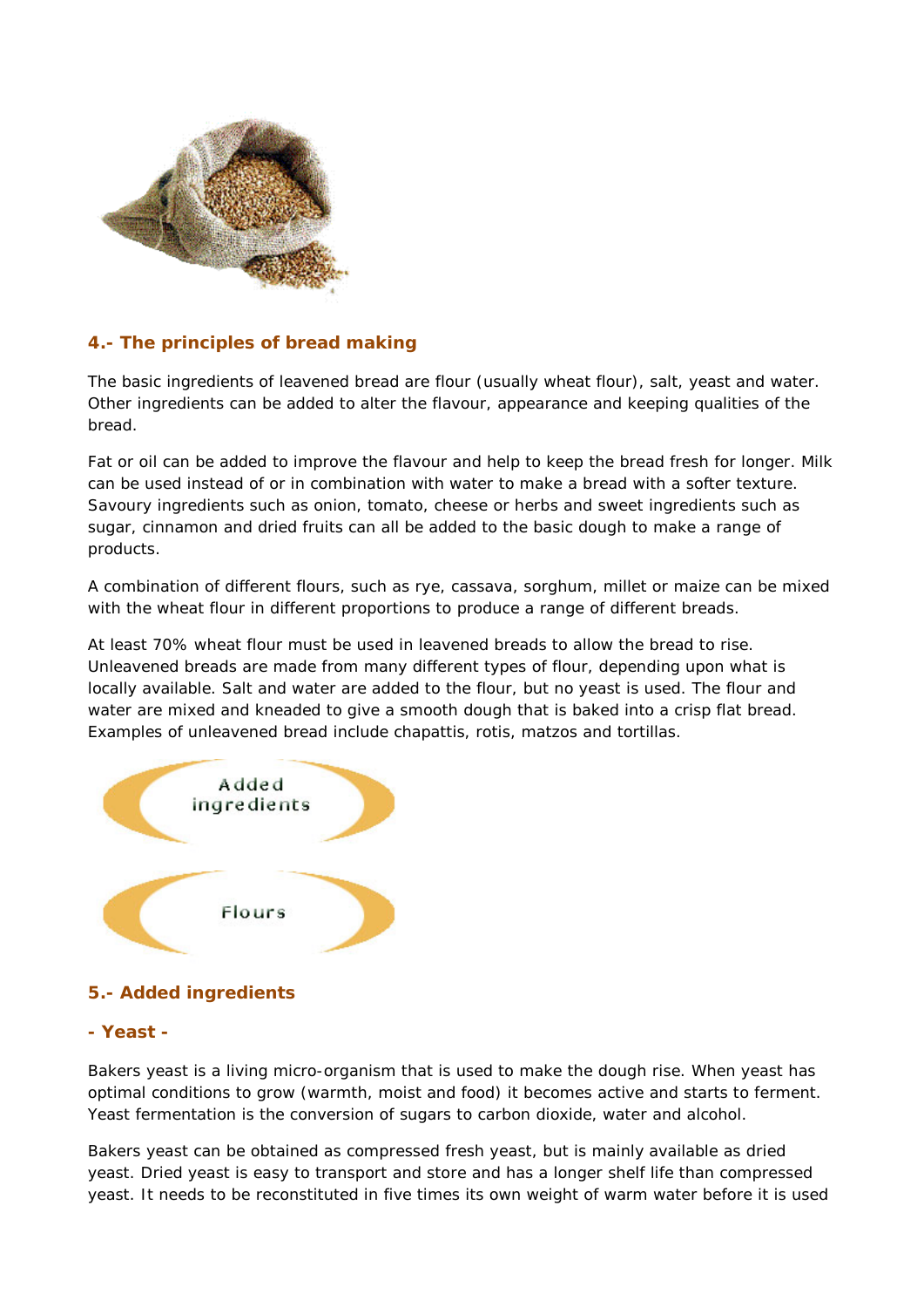in a bakery. The amount of yeast added depends on the time and temperature of fermentation but is usually between 0.3 and 1.0% of the flour weight.

#### **Salt**

Salt is obtained from two sources - rock salt and seawater. Powdered rock salt is recommended for baking as it is purer than seawater salt. The salt should be clean, free from large lumps and easy to dissolve. Salt is used during fermentation for the following reasons:

It emphasises flavour

It improves colouring

It reduces staling

It helps to strengthen the gluten of the dough

It helps to control the rate of fermentation.

Salt is hygroscopic therefore helps to retain moisture in the baked loaf.

Salt should be added at around 2.5-3% of the total weight of water. Care must be taken not to add too much salt as this can prevent the yeast from working properly. Salt should be stored in a dry place away from stored liquids, high humidity or damp.

Salt and yeast should not be allowed to come into direct contact with each other in the raw state as the salt will damage the yeast cell walls and reduce or prevent fermentation.

#### **Baking powder**

Baking powder is a combination of two main ingredients - one alkaline (bicarbonate of soda) and one acidic (cream of tartar). When the two ingredients are mixed together thoroughly, then moistened and heated, they give off carbon dioxide gas. For the formula to be successful, the ratio needs to be two parts of cream tartar to one part bicarbonate of soda.

#### **Sugar**

Flour normally contains sufficient natural sugar (about 2.5-3%) for the fermentation, but sometimes a little extra sugar is added to the yeast to help activate it.

In some countries sweetened bread is popular, but in general non-sweet breads are preferred. Between 1 and 1.5% sugar is added to the flour.

Panela is unrefined dark sugar made from sugar cane juice. It can be used instead of refined sugar.

Sugar for cake making should be fine and granulated. It gives cakes their sweetness and a good golden colour. Sugar also improves the eating and keeping quality of cakes.

#### **Fats**

Fats used in baking include butter, margarine, bakers fats, vegetable oil.

When making bread, it is not necessary to add fat, although the inclusion of a small amount of fat (up to 1% of the flour weight) can improve the keeping quality and softness of the loaf.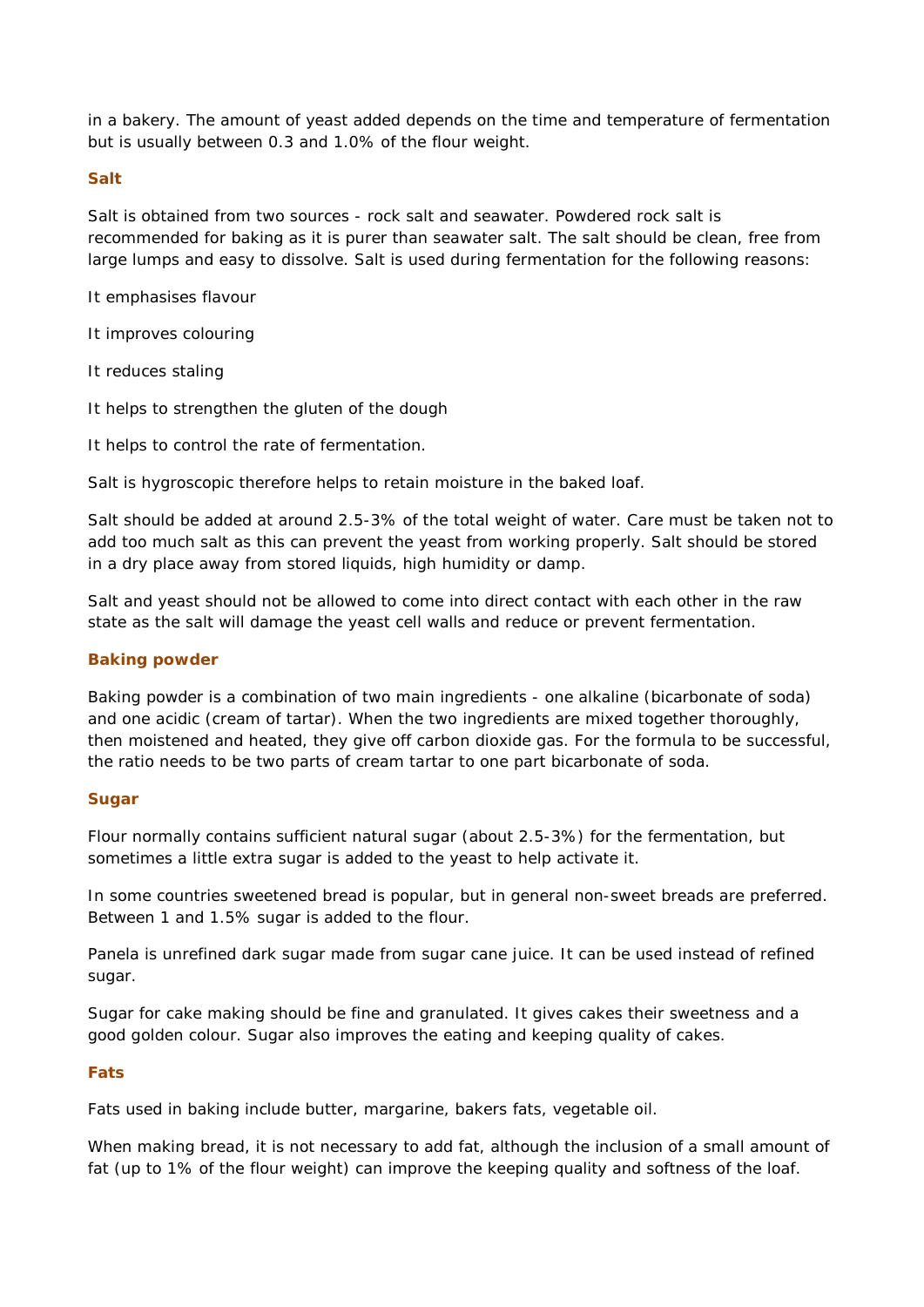Some bakers like to add up to 3% fat as it improves the nutritional value of the bread. Excessive use of fat is not recommended as it can inhibit the fermentation process.

#### **Eggs**

Chickens eggs are suitable for cake making. The eggs should be fresh. Eggs vary greatly in size, so it is advisable to weigh them after shelling to ensure the correct amount is used for each recipe. Eggs form the strength and structure of the cake. They improve the flavour and the quality. If the amount of egg being used in a recipe is increased, the amount of fat should also be increased - the quantity of eggs should be equal to or greater than the fat. If the amount of eggs is increased in a recipe containing milk, the quantity of milk should be reduced to prevent the mixture being too moist.

#### **Milk**

Milk is used in several types of cake. Fresh skimmed milk or reconstituted dried skimmed milk are both suitable to use. Sour milk and buttermilk are also used in some products, particularly for lactic fermented scones and buns.

#### **Water**

In breadmaking, water is mixed with the flour to make a strong, stretchy dough. The amount of water added depends on the type of flour but is usually half the weight of flour used. The water should be slightly warm (body temperature (36°C) is ideal) to encourage fermentation by the yeast. It should not be hot as this reduces the yeast activity.

The water should be clean and potable.

The pH of water varies from acid to alkaline. The length of time needed to mix the dough depends partly on the pH of the dough. Alkaline doughs take longer to mix than acidic doughs.

Fermenting dough has a pH between 5 and 6.

#### **6.- Calculation of sponge and dough temperatures**

To achieve a good fermentation, the temperature of the sponge or dough should be maintained at 32 to 35°C. This is the optimum temperature for yeast to multiply. At temperatures lower than this, the rate of fermentation is reduced. At higher temperatures (especially over 42°C), the yeast is killed. The temperature of the water that is added to the flour should be adjusted to be in this range. A thermometer is required to measure the water temperature.

#### **Straight dough process - doubling method**

Each recipe for fermented dough recommends a temperature for the mixed dough (the dough temperature).

The formula for the doubling method is as follows:

(dough temperature  $x$  2) - flour temperature  $=$  temperature of the water

#### **Straight dough process - major factor method**

This is a trial and error method that requires accurate temperature measurements to be made throughout the production period for a number of days. The ambient temperature and all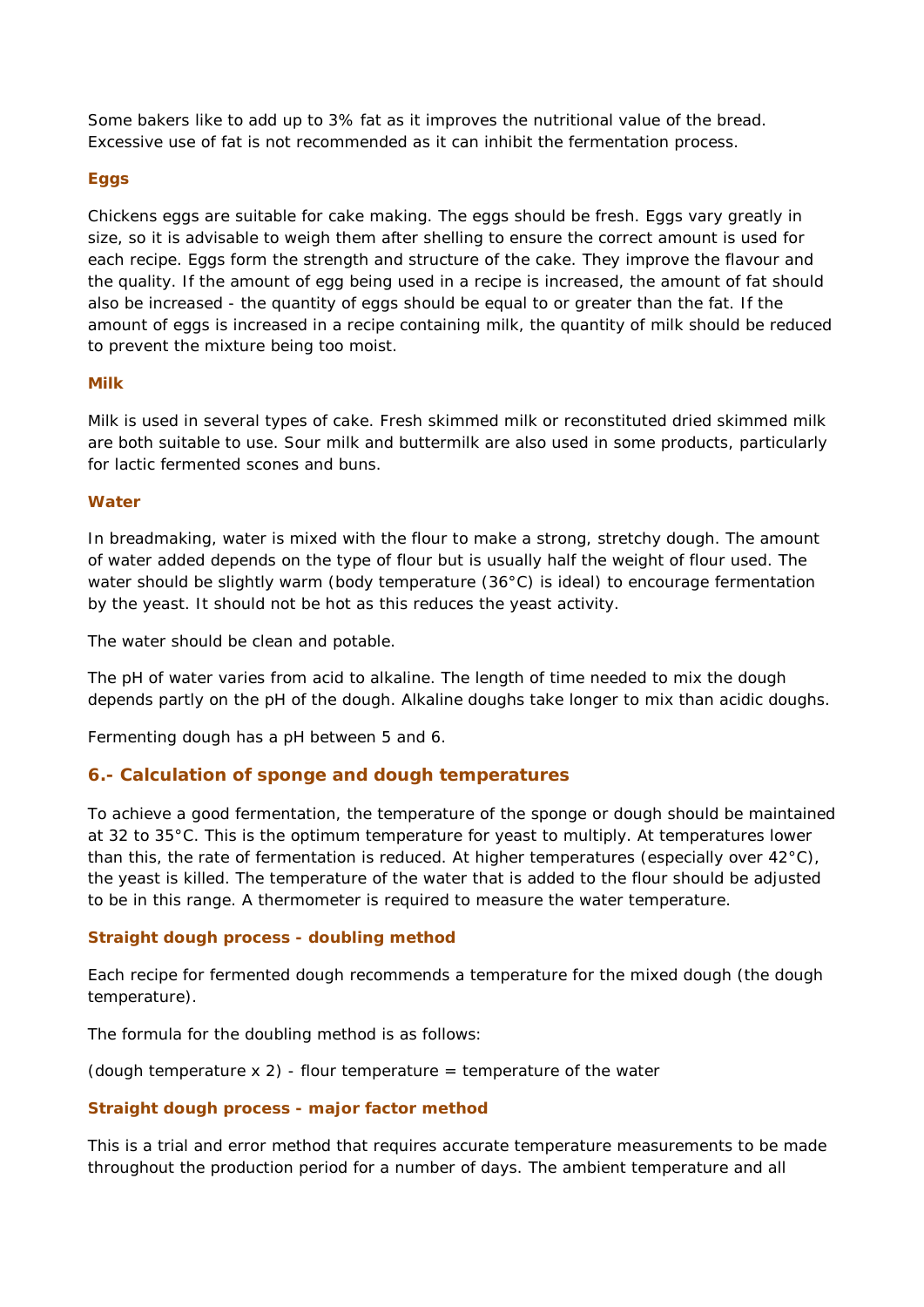conditions of production need to be measured and recorded. The quality of the bread from each batch is also monitored.

When the perfect bread is made, the temperature readings of the dough and of the flour, water and air that were used are studied. From these readings the 'major factor' figure is calculated. For future doughs, the temperature of the water to be used is calculated from the major factor figure minus the flour and bakery temperatures.

#### **Sponge and dough system**

Setting the sponge in hot climates can be difficult. Suitable temperatures can vary between 21 and 26°C depending on the bakery site, the humidity and the difference between day and night temperatures. The following formula can be used to estimate the water temperature:

(desired sponge temperature - flour temperature) x weight of flour (grams)

\_\_\_\_\_\_\_\_\_\_\_\_\_\_\_\_\_\_\_\_\_\_\_\_\_\_\_\_\_\_\_\_\_\_\_\_\_\_\_\_\_\_\_\_\_\_\_\_\_\_\_\_\_\_\_\_\_\_\_\_\_ weight of water (grams) x 2

When mixing a sponge with flour, other ingredients and water to make a dough, the water temperature is calculated as follows:

(desired dough temperature  $x$  3) - (flour temperature + sponge temperature)

# **7.- Calculation of bread yield**

During the production of bread, there are several stages where weight is lost. During fermentation there is about 1% weight loss of air through the knock-back procedure.

Moisture loss through evaporation during baking, depanning and cooling can account for about 9-11% weight loss. The baker must allow for about 10% loss of weight.

To obtain a 500g baked loaf, a piece of dough of 560g must be used. For an 800g loaf, a dough piece of 880g should be used.

#### **8.- Correcting mistakes**

During breadmaking, there are several points where mistakes can be made. It can be difficult to find and rectify the problem as some of the factors are inter-related. The following chart helps to identify some of the common problems: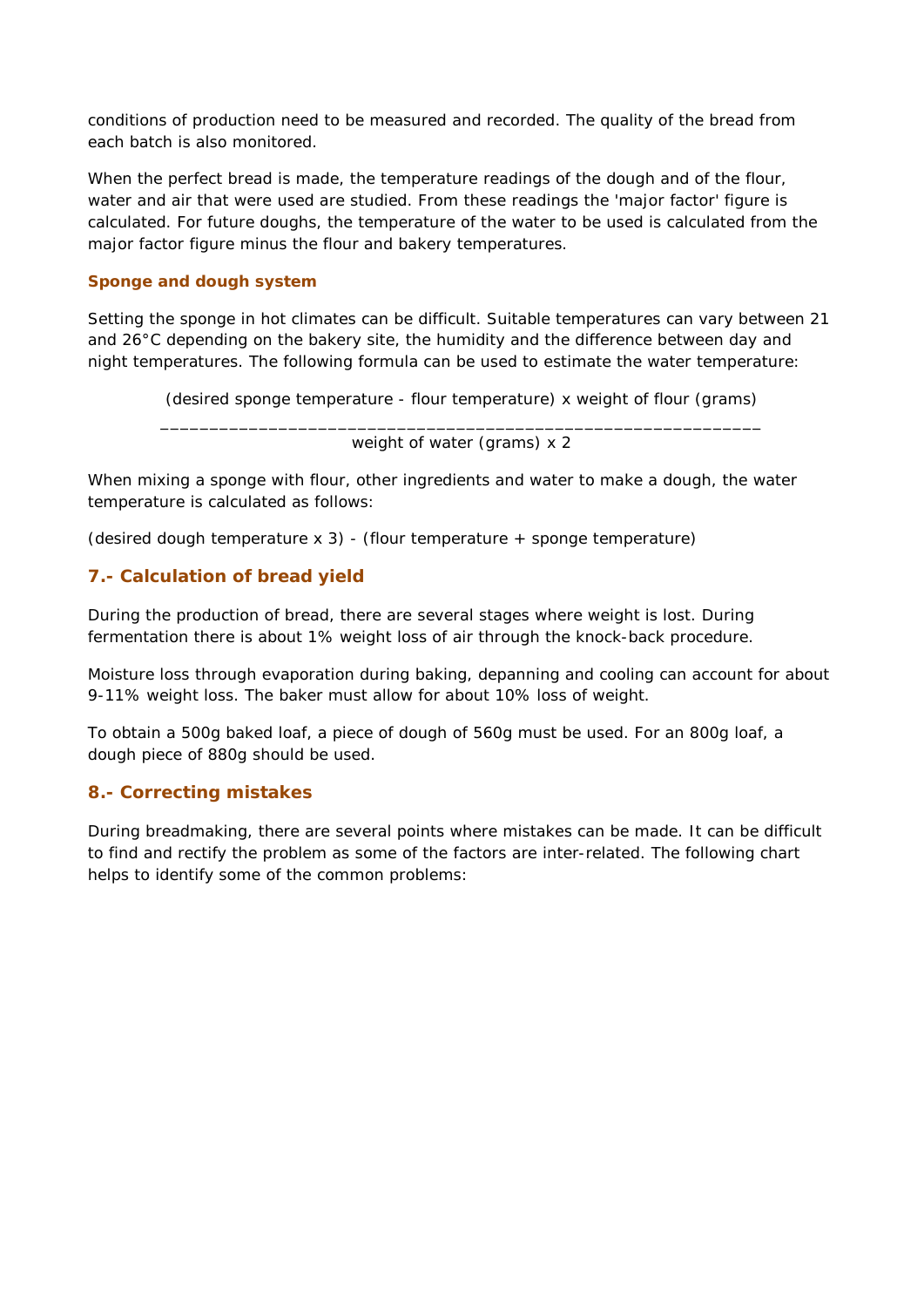# **- Possible causes of external bread faults. G Bathie (2000) -**

| <b>Possible cause</b>                               | <b>Nature of fault</b> |                      |                      |                               |                   |  |  |
|-----------------------------------------------------|------------------------|----------------------|----------------------|-------------------------------|-------------------|--|--|
|                                                     | Lack of<br>volume      | <b>Excess volume</b> | Lack of crust colour | <b>Excess crust</b><br>colour | <b>Shell tops</b> |  |  |
| Dough too tight,<br>especially with tinned<br>bread | $\ast$                 |                      |                      |                               | $\ast$            |  |  |
| Dough chilled during<br>fermentation                | $\ast$                 |                      |                      |                               |                   |  |  |
| Dough temperature too<br>high                       |                        |                      | $\ast$               |                               |                   |  |  |
| Dough skinned during<br>proof                       |                        |                      | $\ast$               |                               |                   |  |  |
| Dough too slack                                     |                        | $\ast$               |                      |                               |                   |  |  |
| Dough under-ripe                                    | $\ast$                 |                      |                      | $\ast$                        | $\ast$            |  |  |
| Dough over-ripe                                     | $\ast$                 |                      | $\ast$               |                               |                   |  |  |
| Too much yeast                                      |                        |                      | $\ast$               |                               |                   |  |  |
| Insufficient yeast                                  | $\ast$                 |                      |                      | $\ast$                        |                   |  |  |
| Insufficient proof                                  | $\ast$                 |                      |                      |                               | $\ast$            |  |  |
| Slack moulding                                      |                        | $\ast$               |                      |                               |                   |  |  |
| Oven temperature too<br>high                        | $\ast$                 |                      |                      | $\ast$                        | $\ast$            |  |  |
| Oven temperature too<br>low                         |                        | $\ast$               | $\ast$               |                               |                   |  |  |
| Too much salt                                       | $\ast$                 |                      |                      | $\ast$                        |                   |  |  |
| Insufficient salt                                   |                        | $\ast$               | $\ast$               |                               |                   |  |  |
| Over use of chemical<br>improver                    | $\ast$                 |                      |                      | *                             |                   |  |  |
| <b>Excess water</b>                                 |                        |                      | $\ast$               |                               |                   |  |  |
| Flour with high maltose<br>figure                   |                        |                      |                      | $\ast$                        |                   |  |  |
| Flour with low maltose<br>figure                    | $\ast$                 |                      | $\ast$               |                               | $\ast$            |  |  |
| Over-bleached flour                                 | $\ast$                 |                      |                      |                               |                   |  |  |
| Flour too strong                                    | $\ast$                 |                      |                      |                               |                   |  |  |
| Too much proof                                      |                        | $\ast$               |                      |                               |                   |  |  |
| Crust formed before<br>maximum expansion            |                        |                      |                      |                               | $\ast$            |  |  |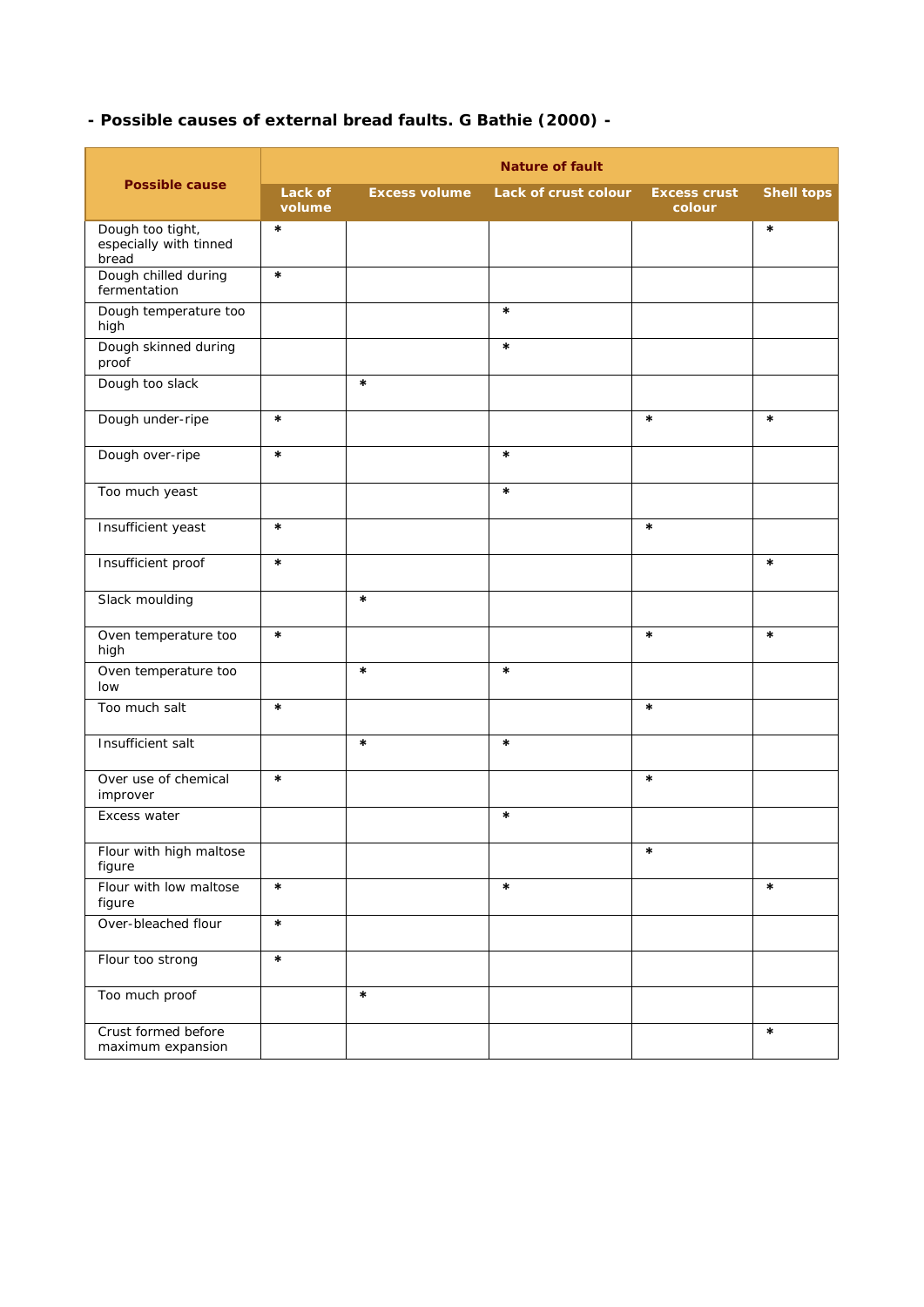# **- Possible causes of internal bread faults. G Bathie (2000) –**

|                                                                      | <b>Nature of fault</b> |                                   |            |                                                    |                          |                                        |                                   |
|----------------------------------------------------------------------|------------------------|-----------------------------------|------------|----------------------------------------------------|--------------------------|----------------------------------------|-----------------------------------|
| <b>Possible causes</b>                                               | Coarse<br>texture      | Poor crumb colour Crumbly texture |            | Streaks, cores,<br>seams,<br>condensation<br>marks | <b>Holes in</b><br>crumb | <b>Dryness</b><br>and rapid<br>staling | Damp,<br>clammy or<br>close crumb |
| Dough too tight,<br>especially with<br>tinned bread                  |                        | $\star$                           | $\star$    |                                                    | $\star$                  | $\star$                                |                                   |
| Dough chilled<br>during<br>fermentation                              |                        |                                   |            | $\star$                                            | $\star$                  |                                        |                                   |
| Dough<br>temperature too<br>high                                     |                        | $\star$                           | $\star$    | $\star$                                            | $\star$                  | $\star$                                |                                   |
| Dough too slack                                                      | $\star$                | $\star$                           |            |                                                    |                          |                                        |                                   |
| Dough not<br>properly mixed                                          | $\star$                | $\star$                           | $*$ (over) | * (under)                                          | $\star$                  |                                        |                                   |
| Dough scraps<br>from machinery                                       |                        | $\star$                           |            | $\star$                                            | $\star$                  |                                        |                                   |
| Dough felling                                                        |                        |                                   |            |                                                    |                          |                                        | $\star$                           |
| Dough under-ripe                                                     |                        |                                   | $\star$    |                                                    | $\star$                  | $\star$                                | $*$ (cold<br>dough)               |
| Dough over-ripe                                                      |                        | $\star$                           | $\star$    |                                                    |                          | $\star$                                |                                   |
| Flour not sifted or<br>blended properly                              |                        |                                   |            | $\star$                                            |                          |                                        |                                   |
| Flour with low<br>maltose content                                    |                        |                                   |            |                                                    |                          |                                        | $\star$                           |
| Flour with high<br>maltose content                                   |                        | $\star$                           |            | $\star$                                            |                          |                                        |                                   |
| Too strong flour<br>with excessive<br>yeast                          |                        |                                   |            |                                                    | $\star$                  |                                        |                                   |
| Flour too strong                                                     |                        | $\star$                           |            |                                                    | $\star$                  |                                        |                                   |
| Too much dusting<br>flour or dough<br>skinned during<br>fermentation |                        |                                   |            | $\star$                                            | $\star$                  |                                        |                                   |
| Rope disease                                                         |                        |                                   |            |                                                    |                          |                                        | $*(\text{damp})$                  |
| Too much yeast                                                       |                        | $\star$                           | $\star$    |                                                    | $\star$                  |                                        |                                   |
| Insufficient yeast                                                   |                        |                                   |            |                                                    | $\star$                  |                                        |                                   |
| Too much salt                                                        |                        |                                   | $\star$    |                                                    | $\star$                  |                                        | $\star$                           |
| Insufficient salt                                                    |                        | $\star$                           | $\star$    |                                                    |                          | $\star$                                |                                   |
| Overuse of<br>mineral/ chemical<br>improver                          |                        |                                   | $\star$    | $\star$                                            |                          | $\star$                                |                                   |
| Overuse of milk<br>or fat                                            |                        |                                   | $\star$    |                                                    |                          |                                        | $\star$                           |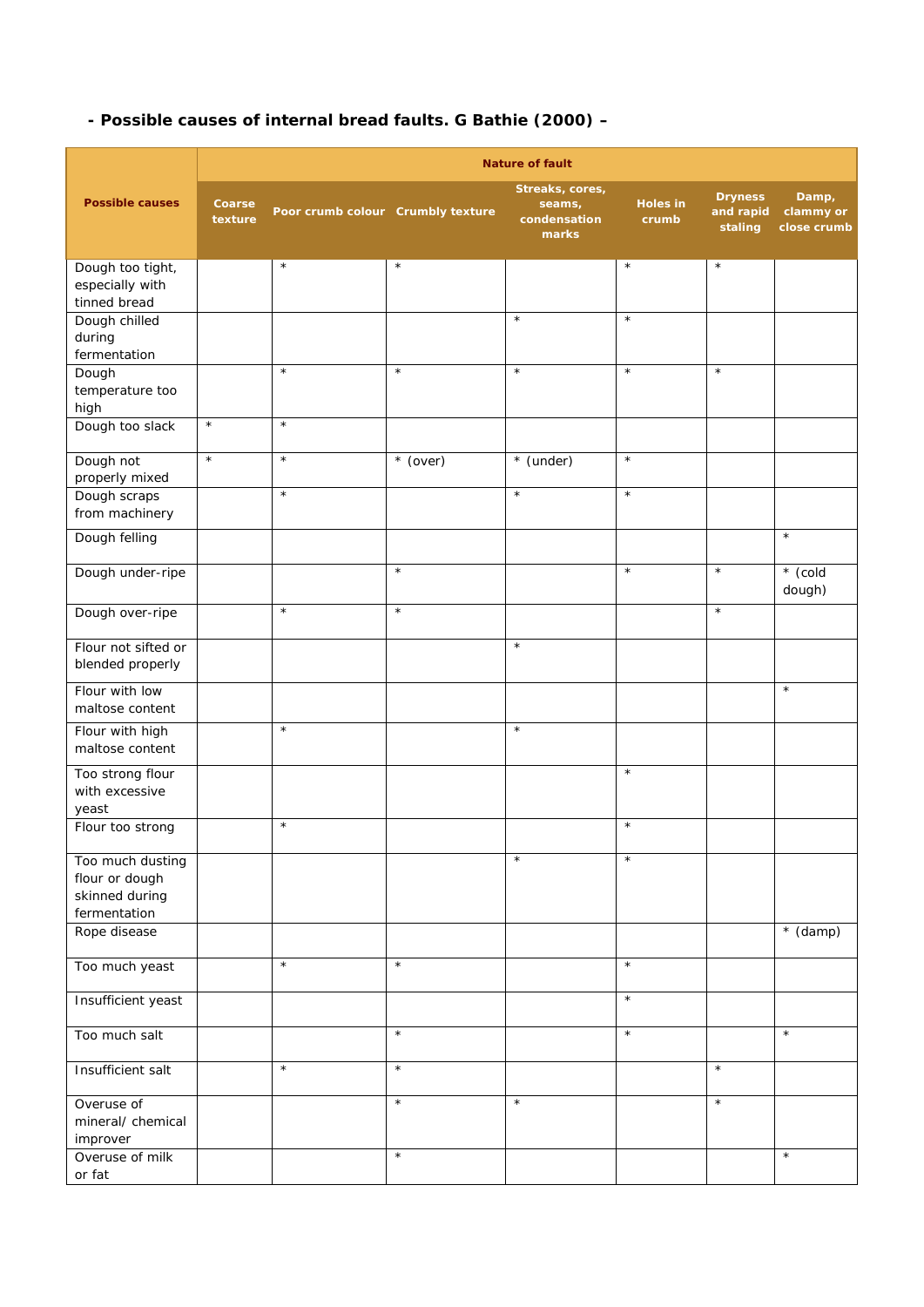| Grease from        |         |         |         | $\star$ |         |         |         |
|--------------------|---------|---------|---------|---------|---------|---------|---------|
| dividers           |         |         |         |         |         |         |         |
| Excessive grease   |         |         |         | $\star$ | $\star$ |         |         |
| in moulders        |         |         |         |         |         |         |         |
|                    |         |         |         |         | $\star$ |         |         |
| Insufficient proof |         |         |         |         |         |         |         |
|                    | $\star$ | $\star$ |         |         | $\star$ |         |         |
| Too much proof     |         |         |         |         |         |         |         |
|                    | $\star$ |         |         |         | $\star$ |         |         |
| Slack moulding     |         |         |         |         |         |         |         |
| Incorrect          |         | $\star$ |         | $\star$ | $\star$ |         |         |
|                    |         |         |         |         |         |         |         |
| moulding           | $\star$ |         |         |         | $\star$ |         |         |
| Oven               |         |         |         |         |         |         |         |
| temperature too    |         |         |         |         |         |         |         |
| high               | $\star$ |         | $\star$ |         |         |         |         |
| Oven               |         | $\star$ |         |         | $\star$ | $\star$ |         |
| temperature too    |         |         |         |         |         |         |         |
| low                |         |         |         |         |         |         |         |
| Flash heat in      |         |         |         |         | $\star$ |         |         |
| oven               |         |         |         |         |         |         |         |
| Excessive top      |         |         |         |         | $\star$ |         |         |
| heat in oven       |         |         |         |         |         |         |         |
| Insufficiently     |         |         |         |         |         |         | $\star$ |
| baked              |         |         |         |         |         |         |         |
| Incorrect cooling  |         |         |         | $\star$ |         |         |         |
|                    |         |         |         |         |         |         |         |

# **9.- Bread recipes**

The following is a range of basic bread recipes.

#### **Basic bread recipes**

The following is a range of basic bread recipes.

#### **9.1.-Brown wholemeal bread (no-time dough)**

#### **Reference. Bathie, 2000 (Ref 16)**

16kg strong bakers flour

16kg wholemeal flour

485g dried yeast (if fresh yeast is used, double the amount) 576g fine salt

370g granulated sugar

795g fat or margarine

19.2kg water

#### **Method**

Sift the flour, mix in the wholemeal and rub in the fat.

Disperse the yeast and a little sugar into a portion of water at a temperature of 35°C (approximately 5-10 times the yeasts weight in water). Stir vigorously and leave for 12 minutes for the yeast to activate.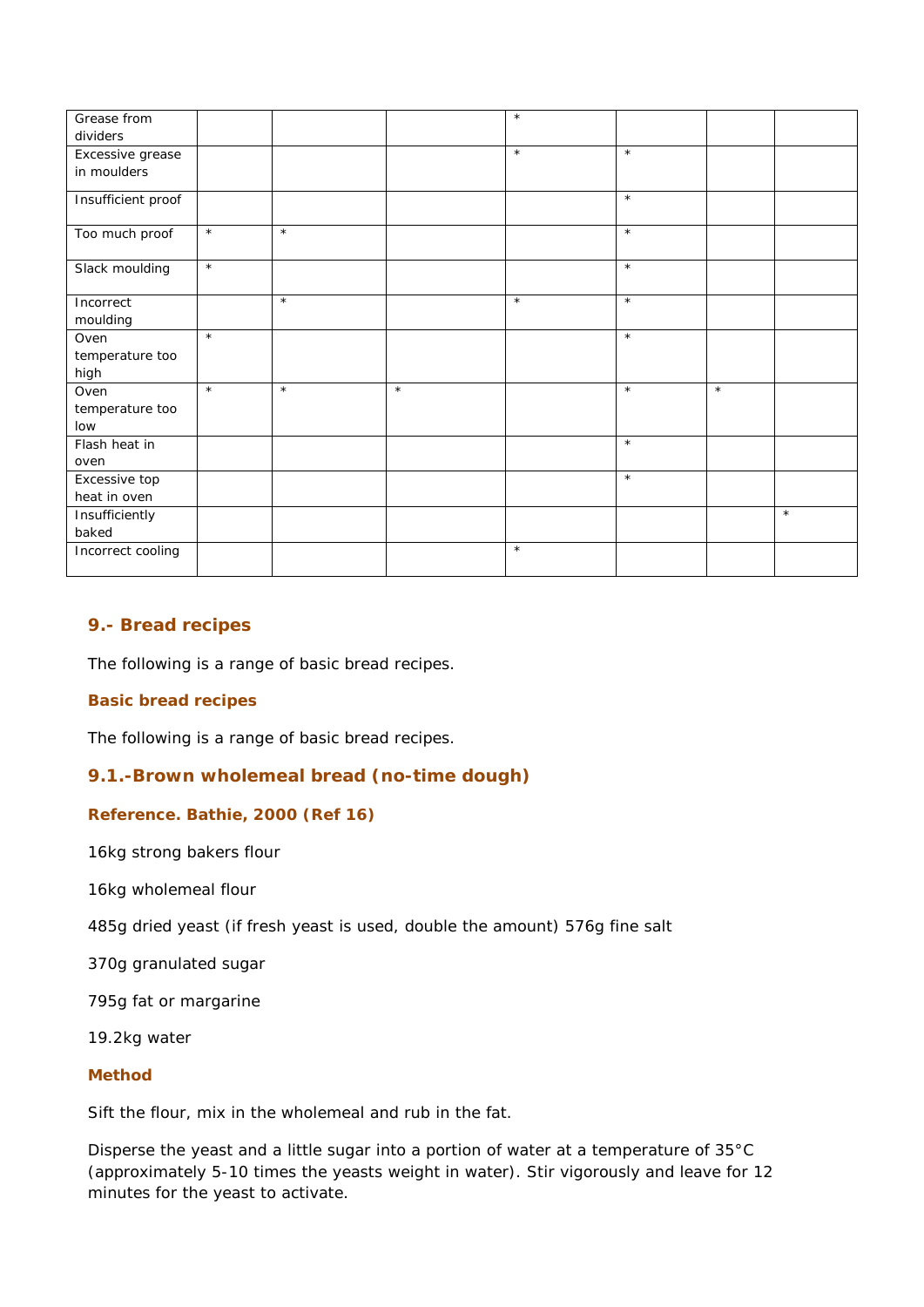Add the salt and remaining sugar into the dough water and add to the flour mixture.

Once the dough water is almost drawn in, add the activated yeast and continue mixing until an elasticated dough is formed.

Cover the dough with a damp cloth and rest for 20 minutes.

Divide the dough into equally weighed pieces and mould them into desired shapes.

Cover with damp cloths and put in a proving cabinet for final proofing.

Bake at 220°C for 30 minutes for a 500g loaf or 40-50 minutes for an 800g -1kg loaf.

Remove the bread from the oven, remove from tins and stand on cooling trays to cool.

Pack in paper or polythene bags depending on the length of storage time before sale or consumption.

#### **9.2.-Standard white bread**

#### **Reference. Bathie, 2000 (Ref 16)**

90kg strong bakers flour

910g dried yeast (if fresh yeast is used, double this amount)

1.59kg fine salt

850g granulated sugar

910g bakers fat or margarine

53kg water

#### **Method**

Sift the flour and mix in the fat.

Disperse the yeast and a little sugar into a portion of water at a temperature of 35°C (approximately 5-10 times the yeasts weight in water). Stir vigorously and leave for 12 minutes for the yeast to activate.

Add the salt and remaining sugar into the dough water and add to the flour mixture.

Once the dough water is almost drawn in, add the activated yeast and continue mixing until an elasticated dough is formed.

Cover with a damp cloth and rest the dough in 'bulk fermentation' for about 45 minutes.

Knock back the dough - lightly knead the dough - to expel the air. This can be done by mixing in a mixer for 1 minute.

Rest for 15 minutes (this makes the total bulk fermentation time 1 hour) then divide the dough into equally weighed pieces. Mould these into the desired shape.

Cover with a damp cloth and rest for 10 minutes before the final moulding.

Place in a steam space or proving cabinet for the final proof.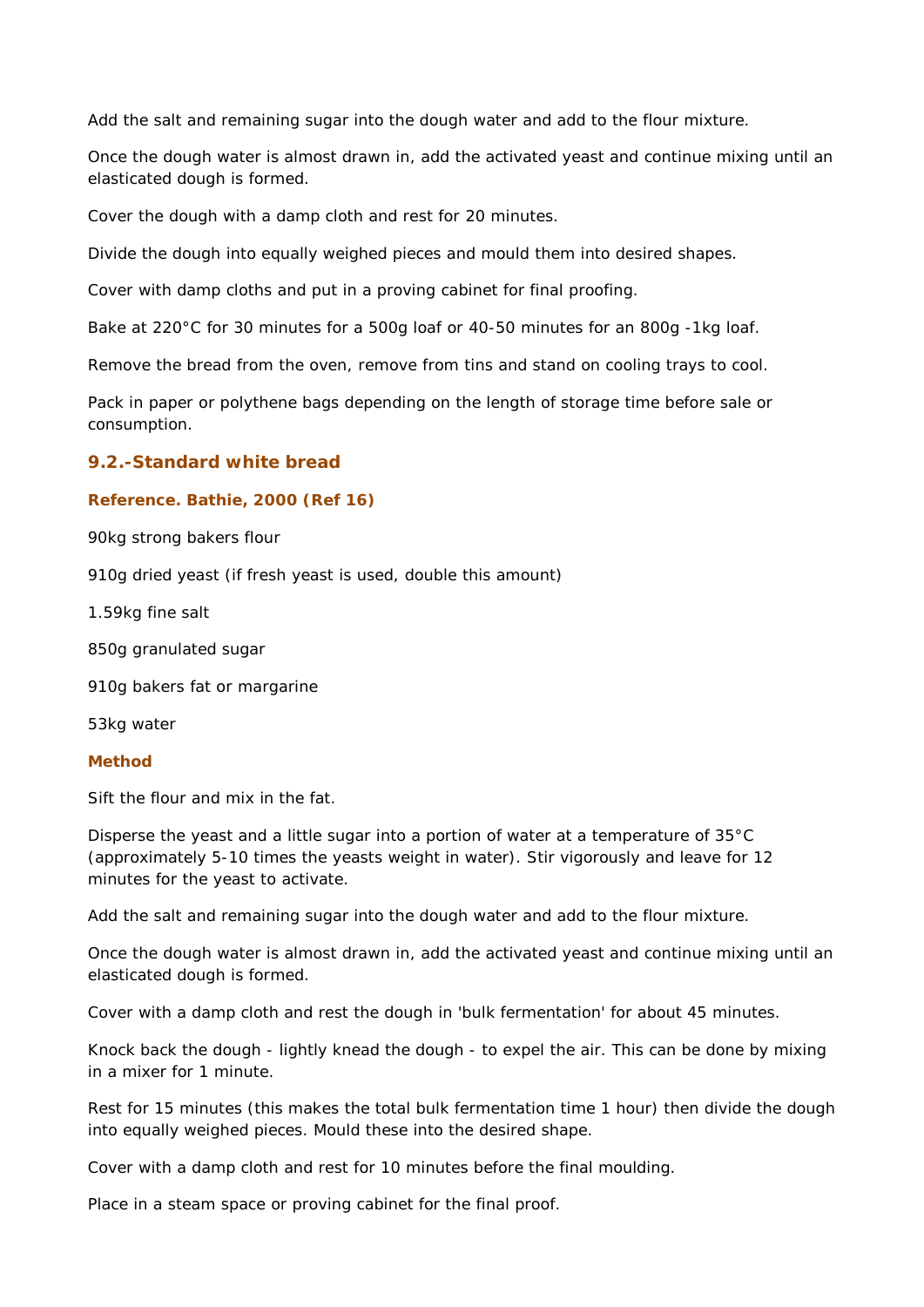Bake at 220°C for 30 minutes for a 500g loaf or 40-50 minutes for an 800g -1kg loaf.

Cover with a damp cloth and rest the dough in 'bulk fermentation' for about 45 minutes.

Remove the bread from the oven, remove from tins and stand on cooling trays to cool.

Pack in paper or polythene bags depending on the length of storage time before sale or consumption.

# **9.3.-White bread - overnight dough (12-14 hours)**

#### **Reference. Bathie, 2000 (Ref 16)**

#### **Sponge**

54kg strong flour

150g dried yeast

41kg water

#### **Dough**

81kg strong flour

50g dried yeast (booster)

2.44kg fine salt

1.99kg granulated sugar

1.35kg bakers fat/margarine

40kg water

#### **Method**

#### **Sponge**

Sift the flour.

Disperse the yeast and a little sugar into a portion of water at a temperature of 35°C (approximately 5-10 times the yeasts weight in water). Leave for 12 minutes for the yeast to activate.

Bring the sponge water to a temperature of 21°C and mix into the flour. Immediately add the activated yeast and water and mix together to make a soft batter.

Record the sponge temperature on the production record.

Cover the sponge with a damp cloth and set in a a draught-free place for 12-14 hours.

#### **Dough**

Sift the flour for the dough onto the sponge and rub in the fat.

Disperse the booster yeast into 5-10 times its weight of water at a temperature of 35°C. Add a little sugar. Whisk together and set aside to activate the yeast for about 12 minutes.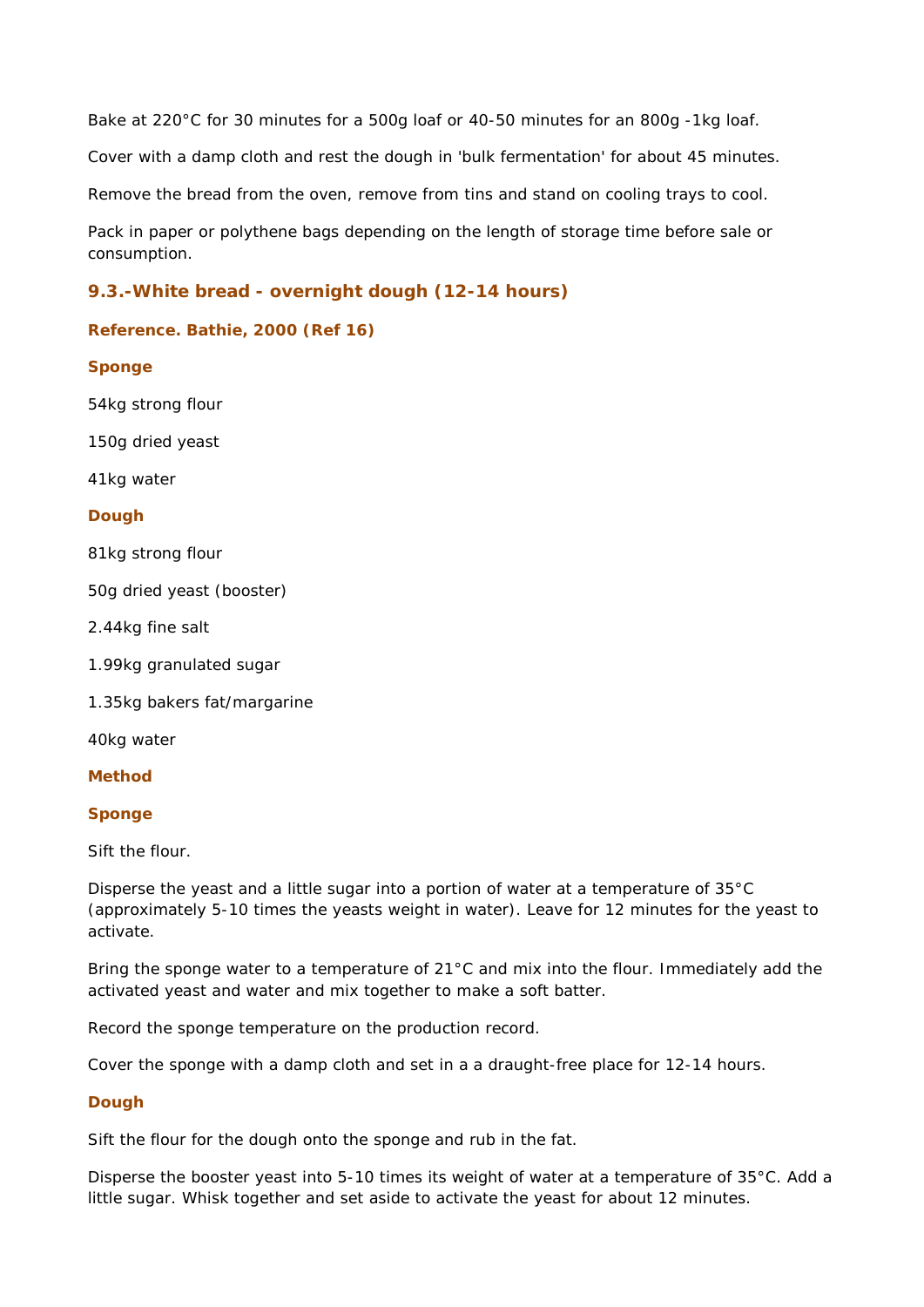Disperse the salt and remainder of sugar into the dough water (at a temperature of 26.7°C) and add to the other ingredients.

Start the mixer and as the ingredients are becoming absorbed, add the booster-activated yeast water and continue mixing to obtain a stiffish dough that comes cleanly away form the side of the bowl.

Cover with a damp cloth and rest for about 30 minutes.

Knock the dough back to expel the air - knead for about 1 minute with the mixer.

Divide the dough into equally weighed pieces and mould into the desired shape.

Cover with a damp cloth and rest for 10 minutes before the final moulding.

Place in a steam space or proving cabinet for the final proof.

Bake at 220°C for 30 minutes for a 500g loaf or 40-50 minutes for an 800g -1kg loaf.

Remove the bread from the oven, remove from tins and stand on cooling trays to cool.

Pack in paper or polythene bags depending on the length of storage time before sale or consumption.

#### **9.4.-Cheese Loaf**

#### **Reference. Bathie, 2000 (Ref 16)**

2kg soft flour 62g baking powder 31g fine salt 31g dry mustard 480g bakers fat/margarine

1kg grated cheese

1.24kg milk

Sift and mix the flour, baking powder, salt and mustard together. Rub the fat into the dry ingredients.

Mix in the grated cheese. Add the milk and mix to form a soft dough.

Divide the dough into 539g pieces and mould into balls using the minimum of dusting flour.

Cover with a damp cloth and rest for 10 minutes before final moulding.

Roll into sausage shapes of an even thickness, place on a greased tin and press down level. Cover with a damp cloth and rest for a further 10 minutes.

Bake at 204°C for about 20 minutes. After this time, lightly sprinkle some grated cheese on the top of each loaf.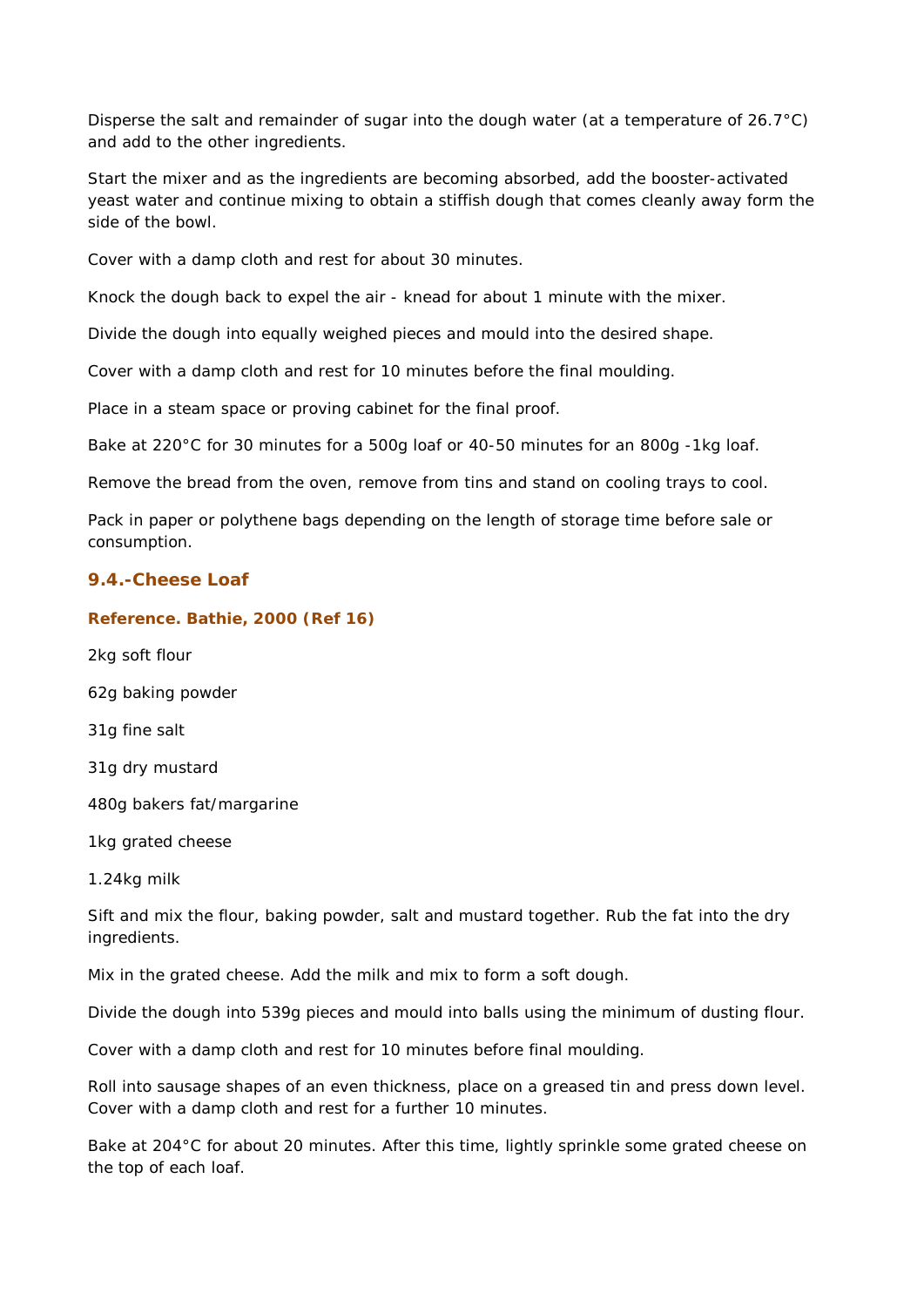#### **9.5.-Fermented sweet bread**

#### **Reference. Bathie, 2000 (Ref 16)**

45.5kg soft wheat flour

11 lires water

11.35kg sugar

8.45kg lard or vegetable oil

1.35kg dried yeast

1.35kg baking powder

454g salt

9kg eggs

Mix together the flour and water. Mix in the sugar, fat, yeast, baking powder, salt and eggs to form a dough.

Cover with a damp cloth or oiled polythene and rest for 20 minutes.

Divide the dough into equally sized pieces according to desired shape. Place each shape on a baking tray.

Cover the dough pieces with a damp cloth to prevent drying out. Leave for 3 hours at a temperature of 20-24°C.

Bake at 180°C for 25 minutes. For large loaves, lower the temperature and bake for longer. The surface should be dark brown when baking is finished.

Remove from the oven and cool before packaging.

Pack in paper or polythene bags depending on the the length of storage time before consumption.

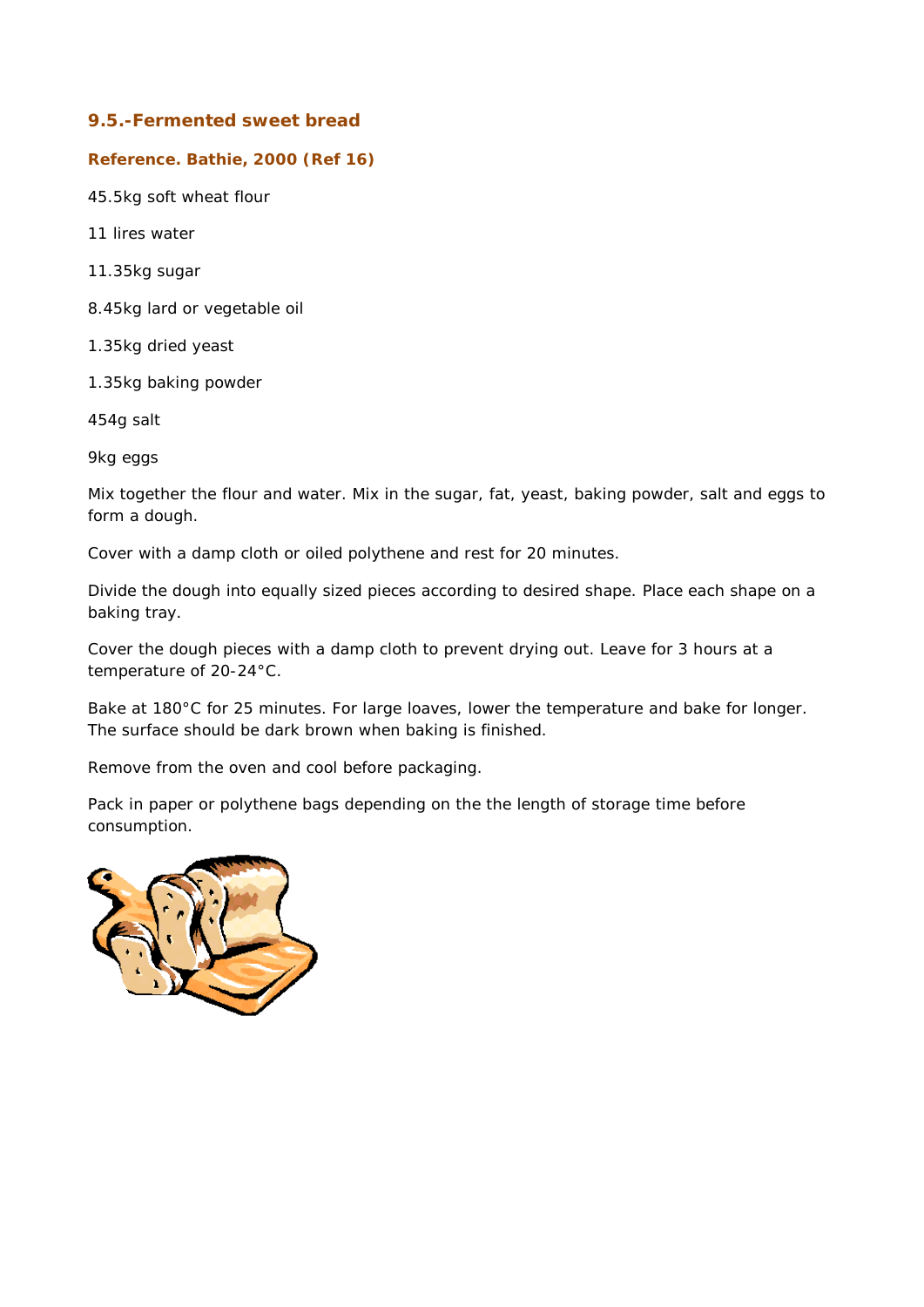# **9.6.-Chapati (pancakes)**

#### **Reference:Fellows 1997**

Flour

Water

Eggs - optional

Oil - optional

Chapattis are round flat unleavened breads made from wheat flour. The flour can be white, brown or wholemeal flour. White flour is finely ground but it is more common to use brown flour at an 85% extraction rate. Chapattis have a shelf life of 3-5 day.

1. Mix the flour with water (2 parts flour to 1 part water at  $37-40^{\circ}$ C). If eggs are used, the amount of water should be decreased. Add salt to taste.

2. Knead for 8-10 minutes to make a smooth elastic dough.

3. Shape the dough into smooth balls, cover with a clean piece of damp cloth and rest for 10 minutes.

4. Roll each piece on a floured surface using a rolling pin. Grease the surface of the dough with a little oil before rolling to a diameter of 15cm and a thickness of 2-3mm.

5. Grease the pan with a little oil and fry until the surface is brown.

6. Cool to room temperature. Pack in plastic bags and store in cool dry place away from sunlight.



# **9.7.-Mais Tortilla**

#### **Reference:Fellows 1997**

4.5kg maize grain

70g lime (calcium hydroxide)

The tortilla is a type of pancake that is the staple in some Latin American countries. It is consumed instead of bread and as the basis of many snackfoods. Fresh tortillas have a shelf life of 1 or 2 days. To store for longer than this they must be refrigerated. The method of processing involves cooking the maize grains in lime (Calcium hydroxide) to soften it before removing the hulls and wet-milling to a paste or dough. The dough is pressed by hand or machine to a disc of the desired thickness and diameter.